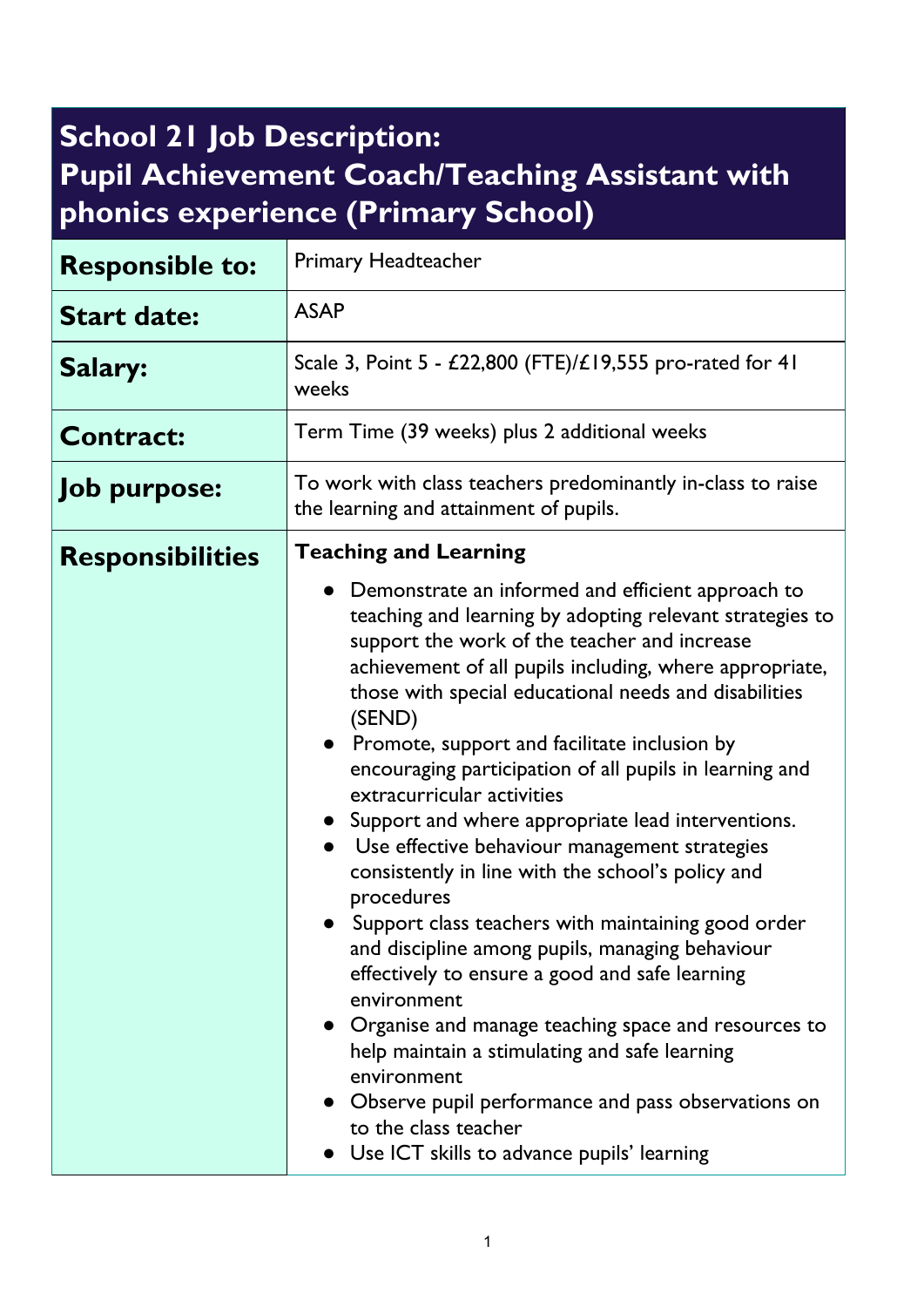• Undertake any other relevant duties given by the class teacher / Primary Headteacher.

## **Planning**

- Contribute to effective assessment and planning by supporting the monitoring, recording and reporting of pupil performance and progress as appropriate to the level of the role
- Read and understand lesson plans shared prior to lessons, if available
- Prepare the classroom for lessons

## **Working with colleagues and other relevant professionals**

- Communicate effectively with other staff members and pupils, and with parents and carers under the direction of the class teacher
- Communicate their knowledge and understanding of pupils to other school staff and education, health and social care professionals, so that informed decision making can take place on intervention and provision
- With the class teacher, keep other professionals accurately informed of performance and progress or concerns they may have about the pupils they work with
- Understand their role in order to be able to work collaboratively with classroom teachers and other colleagues, including specialist advisory teachers
- Collaborate and work with colleagues and other relevant professionals within and beyond the school Develop effective professional relationships with colleagues

## **Whole-school organisation, strategy and development**

● Contribute to the development, implementation and evaluation of the school's policies, practices and procedures, so as to support the school's values and vision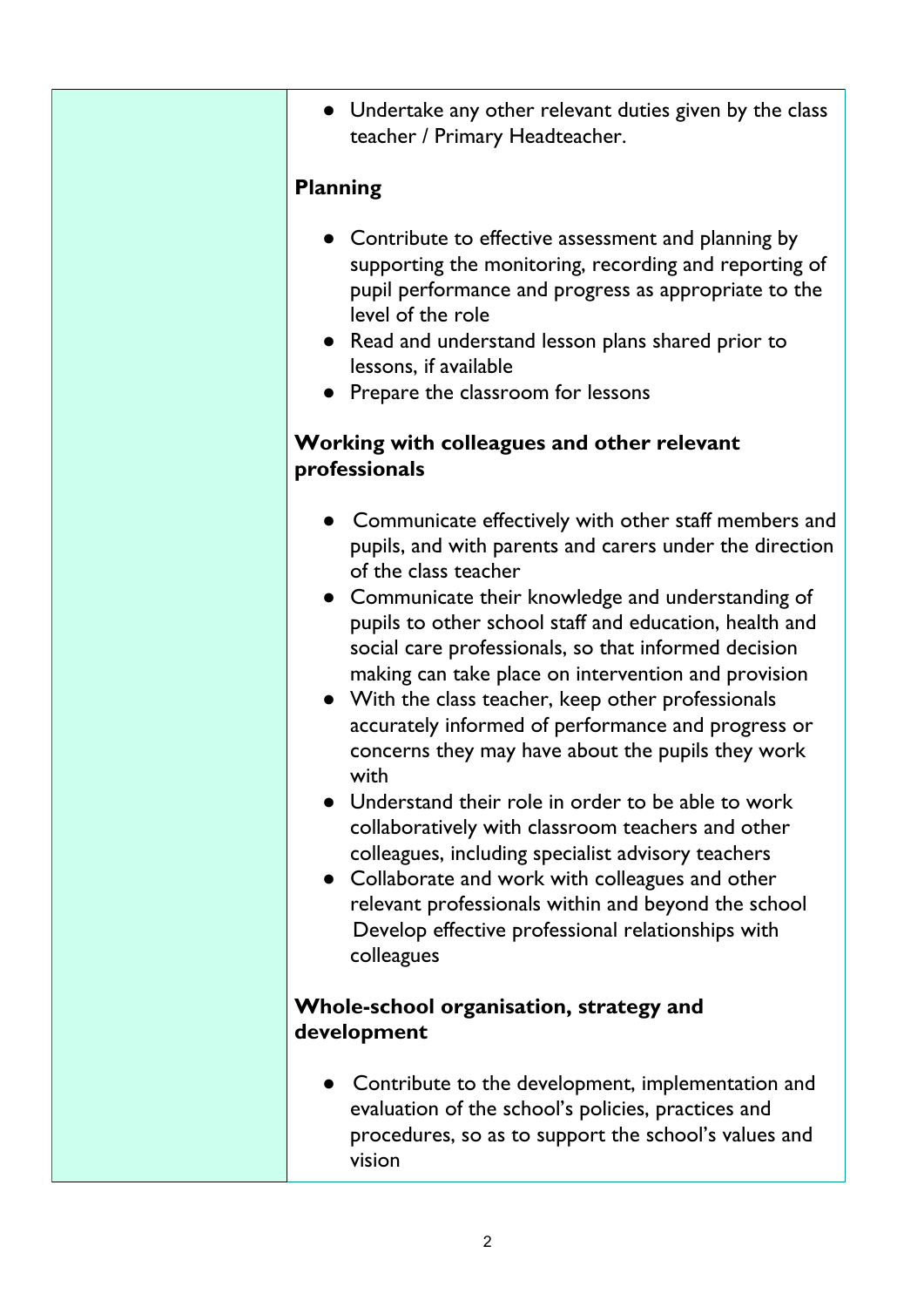|                                           | Make a positive contribution to the wider life and<br>ethos of the school<br>• Attend relevant CPD / training and feedback new<br>ideas.                                                                                                                                                                                                                                                                                                                                                                 |
|-------------------------------------------|----------------------------------------------------------------------------------------------------------------------------------------------------------------------------------------------------------------------------------------------------------------------------------------------------------------------------------------------------------------------------------------------------------------------------------------------------------------------------------------------------------|
|                                           | <b>Health and safety</b>                                                                                                                                                                                                                                                                                                                                                                                                                                                                                 |
|                                           | • Promote the safety and wellbeing of pupils, and help to<br>safeguard pupils' well-being by following the<br>requirements of Keeping Children Safe in Education<br>and our school's child protection policy<br>Look after children who are upset or have had<br>accidents                                                                                                                                                                                                                               |
|                                           | Personal and professional conduct                                                                                                                                                                                                                                                                                                                                                                                                                                                                        |
|                                           | • Uphold public trust in the education profession and<br>maintain high standards of ethics and behaviour, within<br>and outside school<br>• Have proper and professional regard for the values,<br>policies and practices of the school, and maintain high<br>standards of attendance and punctuality<br>• Demonstrate positive attitudes, values and behaviours<br>to develop and sustain effective relationships with the<br>school community<br>Respect individual differences and cultural diversity |
| <b>Qualifications &amp;</b><br>experience | Level 2 or 3 Certificate in Supporting Teaching and<br>Learning in Schools, Level 3 Diploma in Childcare and<br>Education, or other relevant qualification or willingness<br>to work towards a qualification if not already held.<br>Experience of working with phonics is essential.                                                                                                                                                                                                                    |
| <b>Knowledge &amp;</b><br><b>skills</b>   | Good literacy and numeracy skills<br>Good organisational skills<br>Ability to build effective working relationships with<br>pupils and adults<br>Skills and expertise in understanding the needs of all<br>pupils<br>Knowledge of how to help adapt and deliver support<br>to meet individual needs<br>Subject and curriculum knowledge relevant to the<br>role, and ability to apply this effectively in supporting<br>teachers and pupils                                                              |